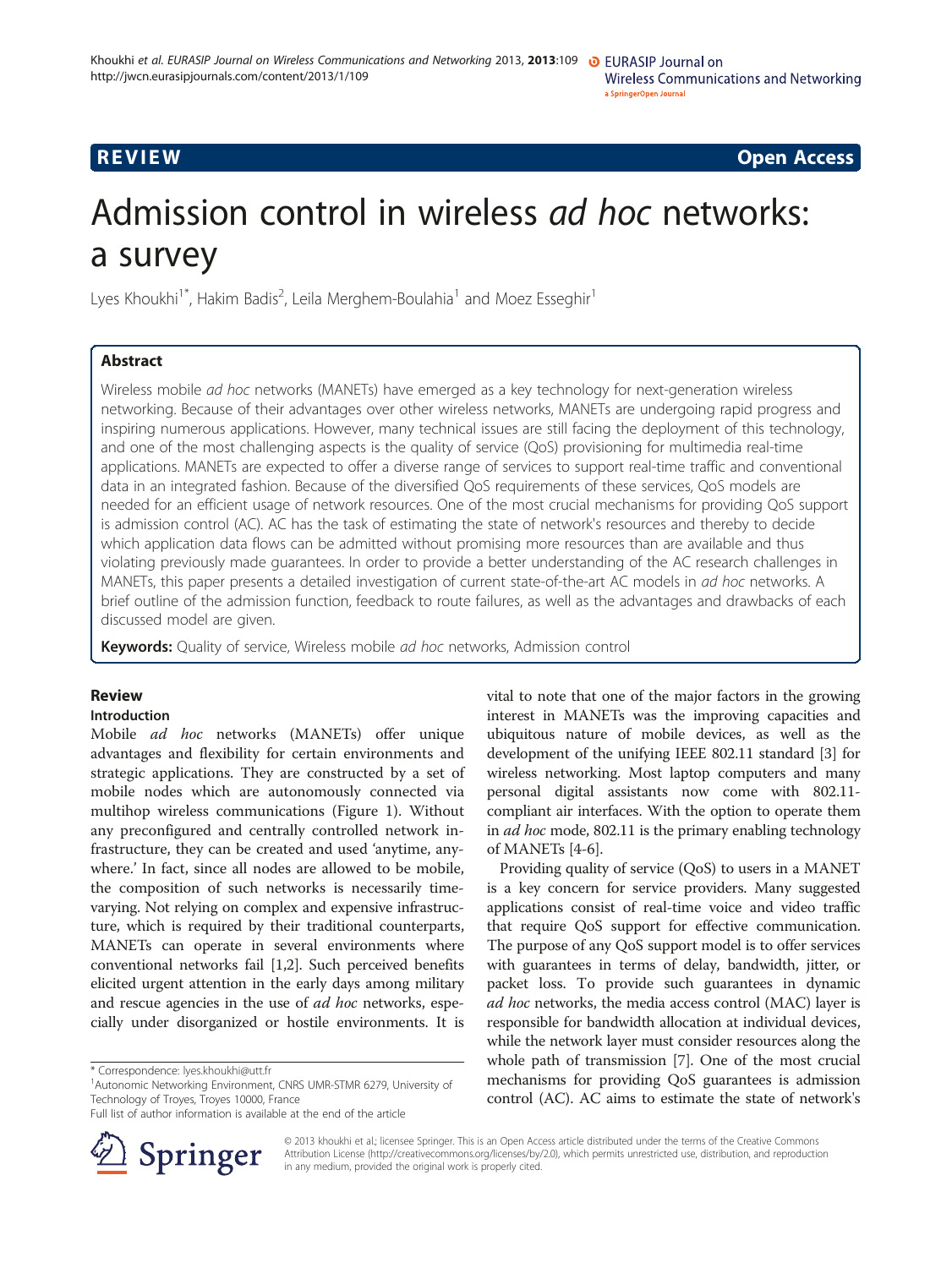<span id="page-1-0"></span>

resources and thereby to decide which application data flows can be admitted without promising more resources than are available and thus violating previously made guarantees. AC has the task of controlling the usage and allocation of network resources for various applications requiring additional services. AC is a key component in multimedia systems, which needs to allow the bandwidth to be used by flows only when it is available.

In order to provide a better understanding of the AC research challenges in MANETs, this paper presents a detailed investigation of current works regarding AC models for ad hoc networks. An outline of the admission function, feedback to route failures, as well as the advantages and drawbacks of each AC model presented in this paper are given. The rest of the paper is organized as follows: the 'Design challenges of AC models in MANETs' section aims to provide an overview of some important issues regarding the design of AC models in ad hoc networks. The '[AC models in](#page-2-0) ad hoc networks' section lists the relevant admission control models found in the literature, illustrates their classification according to the method adopted for this survey, and describes their operations, advantages, and drawbacks. Finally, the '[Conclusions](#page-8-0)' section presents some concluding remarks, summarizes the trends in the field, and highlights potential areas of future work.

#### Design challenges of AC models in MANETs

Due to the probabilistic nature of wireless medium, admission control for *ad hoc* networks has many challenging problems to solve. The characteristics of the shared wireless medium do not provide a unified view of the medium to all nodes due to the physical differences between wired and wireless communication. The assumptions made by some researchers in the design of QoS AC models are first, as for resource availability, each wireless mobile device is assumed to be able to monitor (implicitly or explicitly) the available resources on each of its outgoing links. Second, as for resource reservation, a medium access protocol is supposed to be able to resolve media contention and support resource reservation at the MAC layer. Before presenting some remarkable AC models proposed in the literature, we first discuss some challenges facing the design of such models. Note that many of the discussed challenges are the same as those posed to QoS-aware protocols, which were discussed in the literature. Some critical issues to consider in the design of AC models are the following:

- *Node mobility*: the mobile devices in MANETs may move randomly and independently. This means that the topology information has a limited lifetime and must be updated frequently to allow data packets to be routed to their destinations. Furthermore, the dynamic topology can also lead to violations of QoS assurance without breaking routes because a transmitting node may move into the sensing range of another transmitter, thereby increasing its interference and reducing its channel access time [\[8,9](#page-11-0)].
- Channel contention: even if the MAC protocol in use is not the single-channel 802.11 scheme, mobile devices in ad hoc networks should communicate on a common channel. However, this leads to channel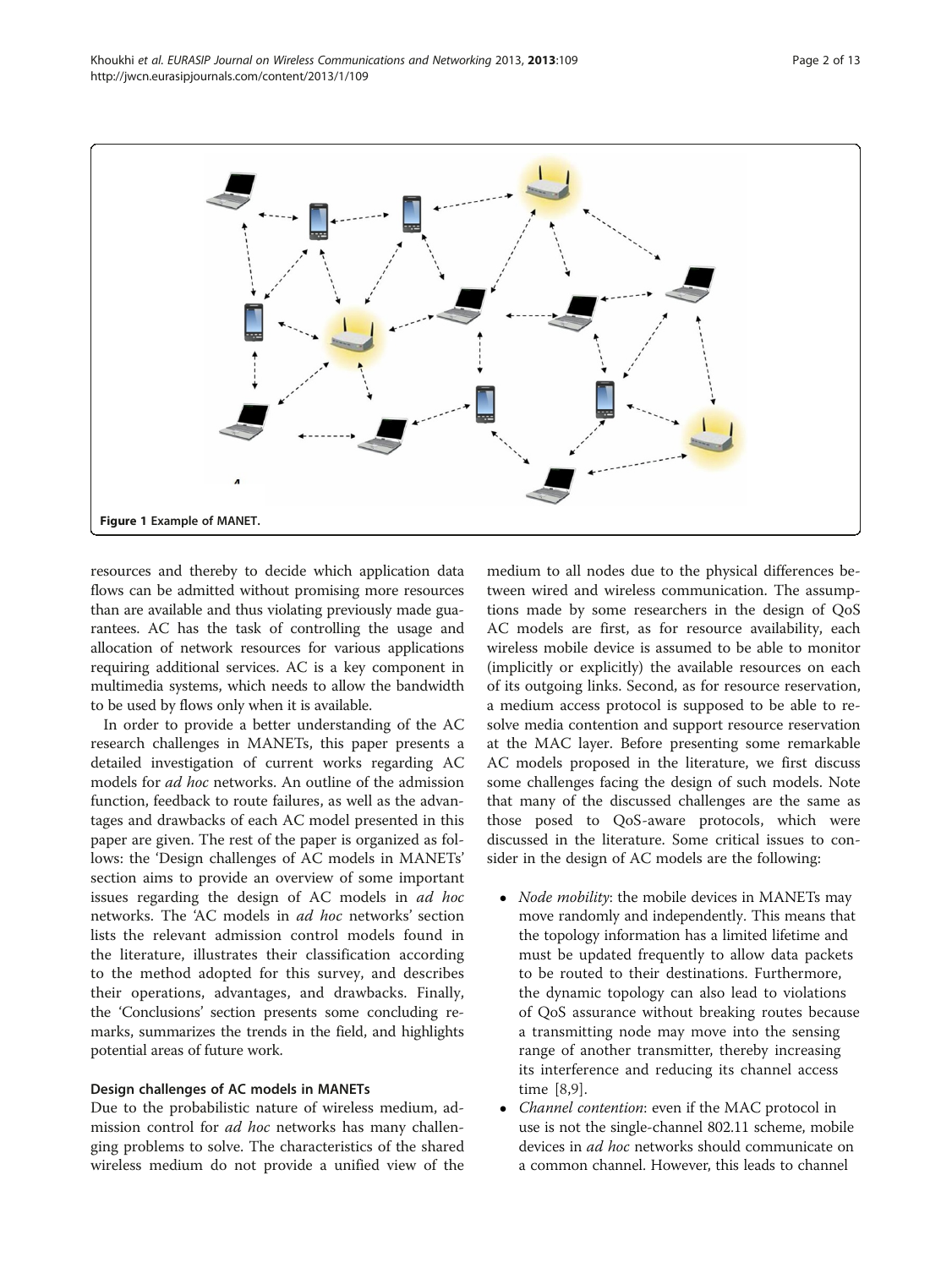<span id="page-2-0"></span>contention and interference problems, which can impact on the fraction of channel capacity available to a mobile device. Another consequence of channel contention is mutual contention and interference between nodes on a route forwarding the packets of a data session [\[8\]](#page-11-0).

- *Unreliable wireless channel*: received signals are prone to bit errors due to interference from other transmissions, thermal noise, shadowing, and multipath fading effects. Such errors may lead to increased packet delays and possible congestion, causing more packets to be dropped [\[10\]](#page-11-0).
- Connectivity issue: a mobile device may lose connectivity with the rest of the group just because it has wandered off too far or its power reserve has dropped under a certain threshold. A session that was admitted based on the available route may be starved of transmission opportunities if some nodes lose connectivity with others. The session would then need to be re-admitted on a new route.
- Lower algorithmic complexity: one main design criterion of AC models is related to lower algorithmic complexity to facilitate limited-bandwidth and lowpower QoS solutions that can be embedded into lowcost mobile devices' microprocessors and to extend the lifetime of the network without endangering efficient and reliable communications between mobile nodes [\[7,9\]](#page-11-0). Usually, this is impacted by the kind of traffic (e.g., CBR voice real-time traffic, rt-VBR video conferencing flows) generated by the source devices, available buffer sizes within intermediate nodes, nodes' connectivity, QoS constraints, etc. In a wireless ad hoc environment, this is further impacted by the fact that the common medium is the wireless channel; this means that control and data packets can get corrupted at physical layer (due to errors and interferences) or at MAC layer (due to collision), etc. Wireless links between mobile devices are 'dynamic' in that they come and go over time, i.e., two nodes which could speak to each other suddenly cannot, and vice versa [[7](#page-11-0)]. Furthermore, mobile devices usually suffer from limited resources in terms of

bandwidth, processing and memory capacities, and energy.

#### AC models in ad hoc networks

The allocation of network resources is always necessary for communication over a shared medium in a multihop wireless network; this demands a very different perspective on network QoS admission control management. In this section, we describe some current research in the area classified into two categories: single-hop AC (characterized by soft constraints) and multihop AC (characterized by hard constraints). Because of the simplicity of the single-hop wireless environment, we focus our survey mainly on multihop AC, where several considerations have been considered, e.g., network information updating, interaction-based routing, and QoS strategy (Figure 2). Where the AC models are named, we use the names given by the proposing papers; otherwise, the AC models are named based on their reference number in this paper.

# Single-hop AC

This section describes briefly some of the main AC models proposed for the single-hop wireless environment, which refers to the wireless infrastructure mode. These AC models, proposed by some researchers, respond to the limitations of contention-based access control schemes targeted at delivering classic data services in IEEE 802.11. The IEEE 802.11e standard [\[11](#page-11-0)] defines the basic procedures for contention-based admission control for enhanced distributed channel access (EDCA). A mobile station which needs to start a new real-time session will first transmit an add-traffic-stream request (ADDTS.request) frame to the QoS access point (QAP). The station indicates the traffic parameters such as the nominal MAC service data unit size, mean data rate, and surplus bandwidth allowance in the 'ADDTS.request' frame. Based on these parameters and the network state, the QAP makes an admission decision and sends back the results in the 'ADDTS.response' frame. Note that the network operators are free to implement their own algorithms of admission decision because the IEEE 802.11e

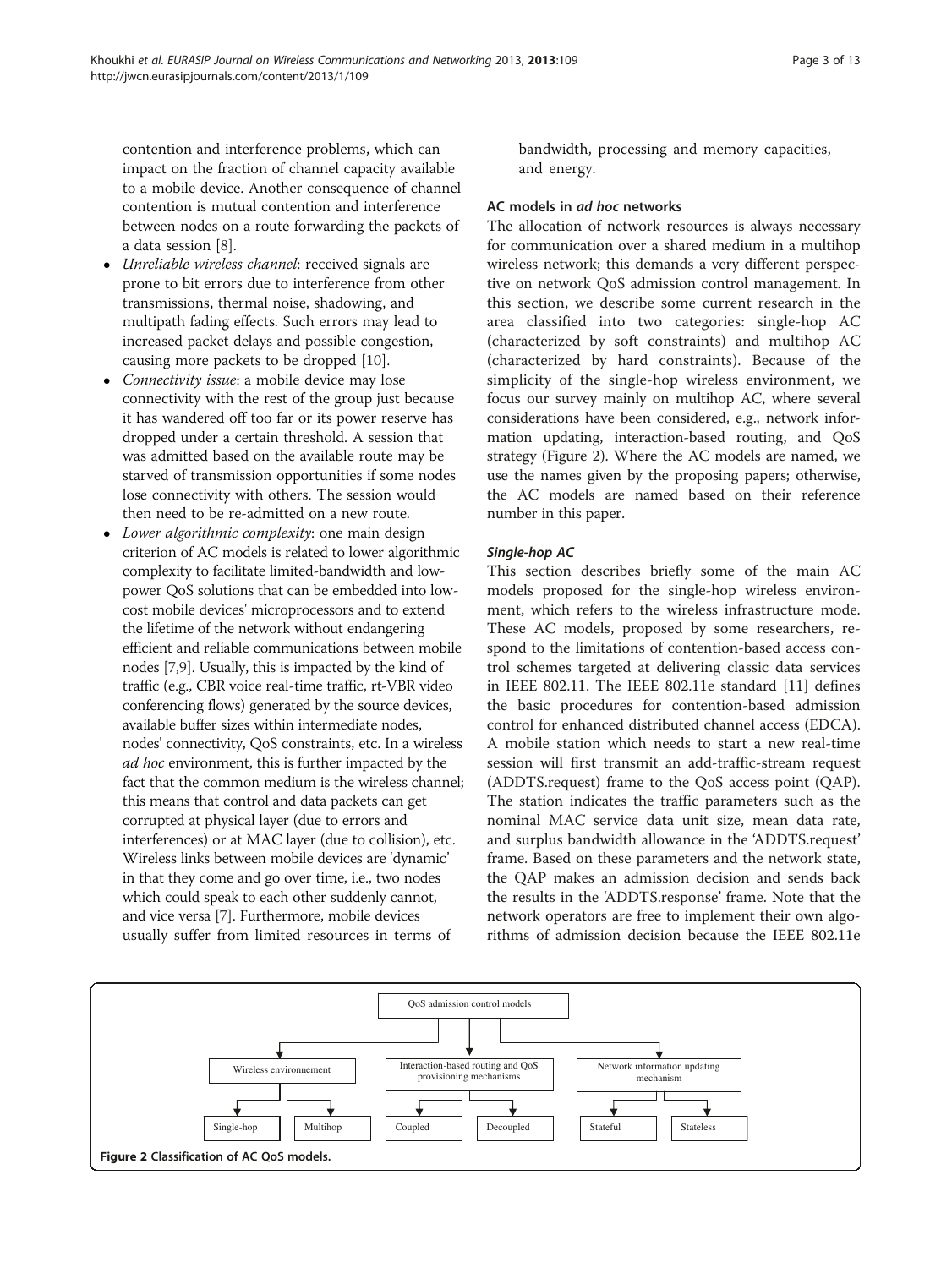only describes the signaling frame format for admission control [\[12](#page-11-0)].

Xiao and Li [[13](#page-11-0)] proposed a distributed asynchronous cooperation (DAC) protocol. In DAC, the QAP announces the transmission budget via beacons, which is the additional amount of time available for each AC during the next beacon interval. Each station determines an internal transmission limit per AC for each beacon interval based on the successfully used transmission time during the previous beacon period and the transmission budget announced from the QAP. When the transmission budget for an AC is depleted, a new flow will not be able to obtain any transmission time, and existing flows will not be able to increase their transmission time too. The main weakness of the DAC model is that it can only protect existing flows when the traffic load is not heavy. In addition, this scheme does not provide a direct relationship between transmission opportunity (TXOP) parameters and QoS requirements related to user applications [[13](#page-11-0),[14](#page-11-0)].

The authors in [[15\]](#page-11-0) proposed a similar DAC-based scheme which includes two-level protection and guarantee mechanisms. The principle of the first level is to protect each existing voice and video flows from the new and other existing voice and video flows. As for the second level, it protects the existing QoS flows from the best-effort data traffic. When the number of active stations is large, the DAC-based scheme increases the initial contention window size and inter-frame space for best-effort data traffic. Because this two-level scheme is based on the DAC, it also has the problems of performance oscillation and lack of direct QoS relationship with applications.

In [[16](#page-11-0)], Zhang and Zeadally have proposed HARMONICA model in which the access point dynamically selects the best channel access parameters for each traffic class to optimally match their QoS requirements. This protocol periodically samples the link-layer quality indicator parameters (drop rate, end-to-end delay and throughput) for each traffic class. Two adaptation algorithms over different time scales are employed to select the channel access parameters, which can best match the QoS requirements of each traffic class and the current channel contention level. The advantage of HARMONICA is that it offers the possibility to match the QoS needs and to guarantee a minimal bandwidth for best-effort traffic. However, the manner of finding the optimal increment or decrement in the value of channel access parameters remains the main limitation of this AC model.

Dennis and Tim [\[17\]](#page-11-0) proposed an admission control algorithm for the 802.11e EDCA that considers the dynamic wireless network conditions such as the number of active sessions and the parameters adopted for these

sessions. The authors argued that by predicting the achievable throughput of the data sessions and avoiding channel overloading, the QoS of existing sessions can be maintained. For that aim, they integrated some basic ideas of EDCA into their admission control algorithm and extend its capability to offer bandwidth guarantees, rather than providing a relative prioritized service. The algorithm deals with the parameters of transmission opportunity duration and minimum contention window size, and identifies the suitable values that should be used for different sessions. One of the advantages of this proposal is that it can predict the achievable throughput value for each session. This information may be a helpful guiding indication to efficiently supervise bandwidth provision in EDCA. However, as shown in simulations that the  $CW_{min}$  parameter affects both the delay and bandwidth, and when a larger TXOP is assigned to voice session, the delay jitter is increased.

In [\[18](#page-11-0)], Wu and Bertsekas considered the problem of optimal admission control in a single-hop wireless infrastructure mode to determine whether or not to accept a new session request, given a particular configuration of users of various classes in various regions. The authors assumed the existence of an algorithm that can determine, for any distribution of users of various classes in various regions, whether there is a feasible power assignment satisfying the signal-to-noise requirements for all users and, if so, provide a unique power assignment for the distribution. They formulated the problem as a Markov decision process to provide a technique that is enough to be applicable and can be implemented in real time in a distributed manner between the cells. One of the advantages of such technique is that it can incorporate an arbitrary amount of detail necessary to describe real wireless infrastructure systems. However, this work is based on a set of assumptions (like the existence of algorithm which assigns dynamically the resources to users, the probability of moving is known a priori, etc.) that may restrict the model in the implementation phase.

In [\[19\]](#page-12-0), Abdrabou and Zhuang proposed a new approach to provide stochastic delay guarantees via a distributed model-based call admission control for IEEE 802.11 single-hop networks. The authors used a linklayer channel model to characterize the variations of the channel service process in a non-saturated case via a Markov-modulated Poisson process model (MMPP). The performance evaluation showed that the MMPP link-layer approach can be used successfully in allocating resources with stochastic delay guarantees. However, other parameters, such as throughput and packet loss, have not been considered in MMPP.

As discussed above, the single hop-based AC concept model does not pose big challenges, as opposite to the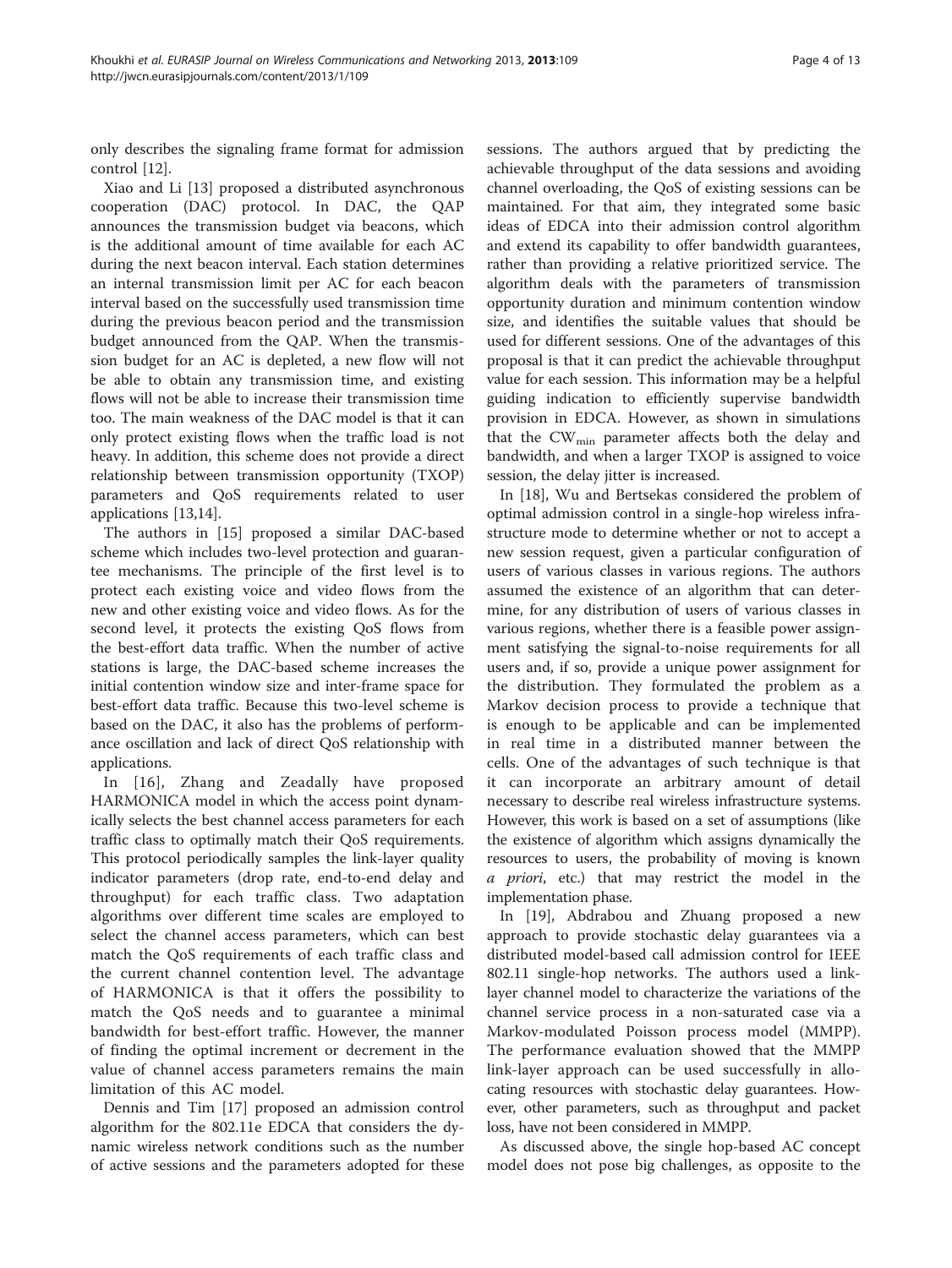multihop network characterized by the lack of centralized control and the dynamically changing network topology, as it will be described in what follows.

# Multihop AC

To protect the existing sessions and satisfy the QoS requirements of new flows in multihop ad hoc networks, several admission control schemes have been proposed. In the following sections of this paper, the protocol descriptions are grouped into sections based on the classification method in Figure 3.

Routing-decoupled AC schemes This sub-section deals with AC schemes that are decoupled from routing schemes, which means that a route for a requesting flow has been explored prior to testing its resources. In such schemes, the decision of admission control is achieved based on 'probing' of the route by previously admitted flows or special probe packets.

In [[20](#page-12-0)], the authors proposed a probe-based call admission control scheme (ProbeCast) with QoS guarantees for inelastic flows (i.e., flows that cannot be dynamically adjusted to traffic and load condition). In ProbeCast, a path is probed for capacity availability. If an intermediate link along the probed path fails to meet the QoS requirement, the flow is 'pushed back' via backpressure upstream to an intermediate branch or possibly to the source. To achieve this, the probing scheme is associated with a distributed fairness scheme, Neighborhood Proportional Drop, which enforces uniform drop probabilities among flows competing in the same contention domain. Each node estimates own packet drop probability and propagates this information by piggybacking to neighbors. The received flow has, by design, a lower drop probability threshold than the serving flows. If during probing, the new flow drop rate increases beyond a certain threshold, the flow is backpressured on the way to the source node and the flow is re-routed. If backpressure pushes the flow back to the source and all alternate paths are exhausted, the received flow is rejected. ProbeCast works well in small network density; however, the scalability in terms of network density and mobility is not guaranteed and the interference issue is not considered.

In [[21](#page-12-0)], Pagani and Rossi proposed an end-to-end probing call multicast admission scheme, named MCAMP. In MCAMP, a source node, before transmitting data stream, floods probing packets to check the bandwidth availability along a multicast tree. Only the receivers take part in the admission control decision by sending an accept/refuse notification to the source based on the received quality. Three priority levels among packets are used in MCAMP: real time, probe, and best effort. The level 2 (probing packets) does not affect existing QoS flows. To deal with the mobility issue, a new bandwidth probing process is launched to re-construct the path and the allocation. However, in such implicit resource reservation model, the number of flows into

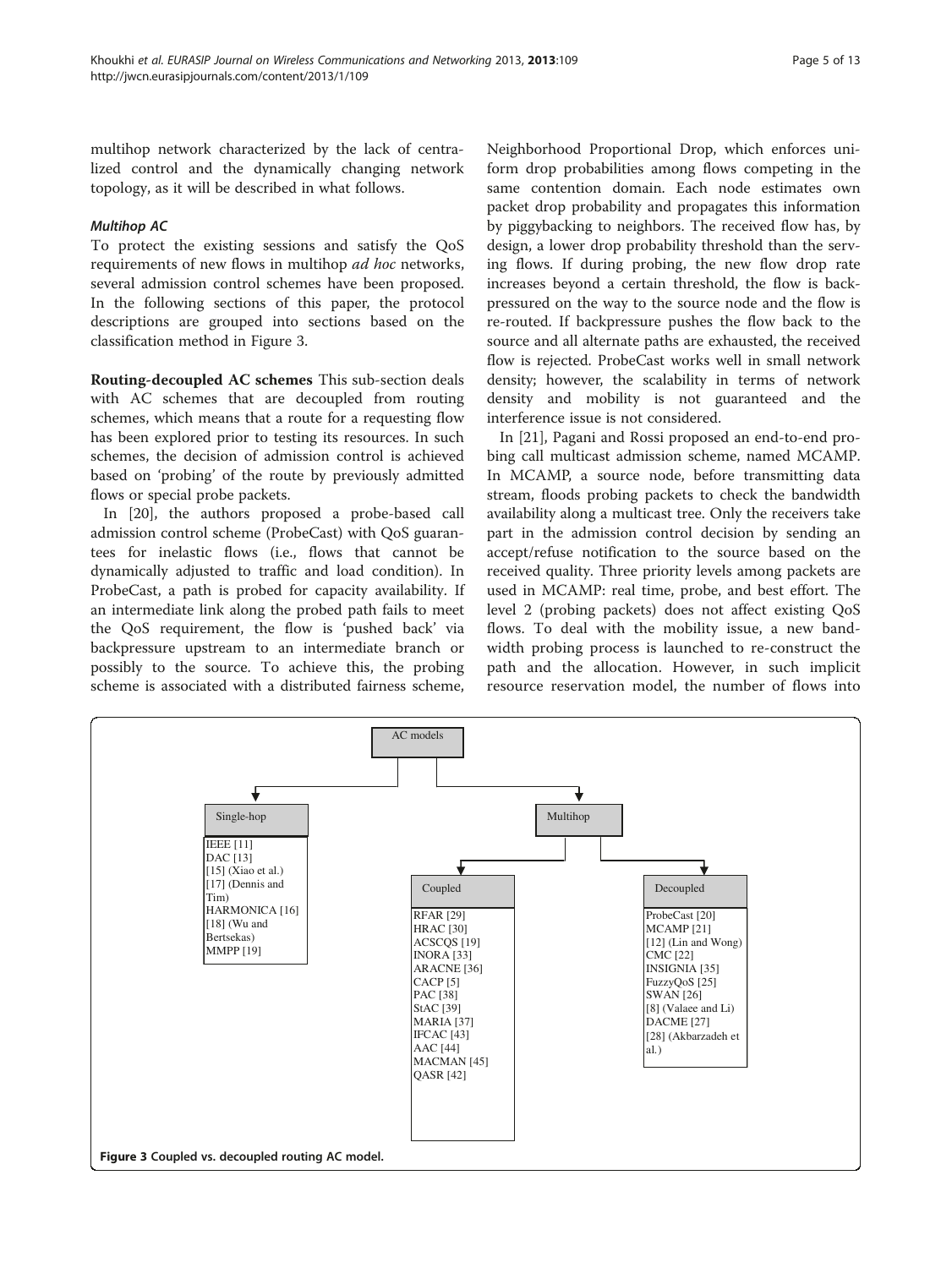the network is restricted to those that can achieve the target QoS.

In [\[12](#page-11-0)], Lin and Wong proposed a centralized admission control mechanism model based on the theory of conflict graph. The authors used a contention graph to model the contention situation in a multihop network, and they presented an analytical model to estimate the capacity for each maximal clique in the contention graph. A new session is admitted when the aggregated traffic load is less than the estimated network capacity. The model works well in a multihop single channel for a small-sized network. However, its main drawback is that the utilization of the conflict graph is highly complex; even for a moderate-sized network, the number of interference constraints can be very big.

Liu et al. [[22\]](#page-12-0) proposed a call admission control (CMC) model based on IEEE 802.11 multiradio multirate multichannel wireless mesh networks. CMC relies on local information to estimate the residual bandwidth of a path and can be integrated into existing routing protocols. The authors argued that CMC can correctly predict the end-to-end residual bandwidths of paths, successfully protects existing flows from QoS violations, and fully utilizes the bandwidth on channels. The contribution developed in [\[23](#page-12-0)] is based on delay parameter instead of throughput. It uses regression equations in the calculation of transmission probability which varies with each scenario. The authors made an important observation that an admission control algorithm that employs delay predictions as a threshold for call admission achieves, in theory, better channel utilization than those based on throughput parameter [\[24](#page-12-0)]. However, the work considers only a small network (four nodes are assumed to be actively transmitting flows).

In [[25\]](#page-12-0), the authors proposed FuzzyQoS, a stateless cross-layer AC protocol based on fuzzy logic theory for wireless *ad hoc* networks. The fuzzy approach aims to improve the control of traffic regulation rate and congestion control of multimedia applications. FuzzyQoS uses fuzzy thresholds to adapt the traffic transmission rate to the dynamic conditions. By monitoring the rate of change in queue length (variation rate) in addition to the queue length, FuzzyQoS provides a measure of queue state. Furthermore, by using explicit rate congestion notification, FuzzyQoS can make source nodes more responsive to sudden changes in the network traffic volume. The performance evaluation has shown that FuzzyQoS can achieve stable end-to-end delay under different network conditions. However, FuzzyQoS does not deal well with route failures. While searching for a new route, it reduces the data rate of affected sessions. This implies that FuzzyQoS can only support real-time applications with elastic throughput requirements.

In [[8\]](#page-11-0), Valaee and Li proposed a distributed call admission controller using a service-curve provisioning method, which reflects the status of network and depends on the number of active nodes, their activity index, and the back-off procedure used for contention resolution. The approach uses a sequence of small-sized probing packets to estimate the service curve of the network. Then, the estimated service curve is used to devise a call admission controller. As cited in [[8\]](#page-11-0), all users willing to start a new session should compare the performance of network to a non-decreasing deterministic function called the universal service curve. The authors assumed that the session requests are granted if the service curve stays above the universal service curve. Even the approach expresses a good performance under a small-sized network, the performance under high traffic load was not studied. Furthermore, the mobility factor was not considered in the approach.

In [\[26](#page-12-0)], the authors proposed a stateless service differentiation AC model, named SWAN. SWAN uses senderbased admission control in order to perform real-time traffic control. SWAN distinguishes between two traffic classes: real-time and best-effort, and it cooperates with almost all routing protocols. When a source station wants to send a real-time traffic to another station, it probes the path to the destination station to identify the bandwidth available for real-time traffic. SWAN relies on feedback information received from the MAC layer as a measure of congestion in the network by using mechanisms of rate control and source-based admission control. The AIMD rate control algorithm is used at each node in order to perform the control of best-effort traffic. The rate control restricts the bandwidth usage of best-effort traffic so that real-time applications can exploit the required bandwidth; the bandwidth not used by real-time applications can be exploited by the best-effort traffic. One limit of SWAN is that probing may cause a lot of overhead and packet loss.

In [[27\]](#page-12-0), Calafate et al. proposed a distributed admission control for MANET environments (DACME) model that handles multiconstrained real-time flows by periodically assessing end-to-end conditions on the path. In DACME, the source node performs path probing to obtain different QoS measurements of the path, thus assuring that the transmission of traffic is achieved under good conditions. The destination responds to probes, thus giving the source feedback about path conditions, avoiding sending information over paths possibly unavailable. DACME takes advantage of the IEEE 802.11e standard [[7\]](#page-11-0) to provide prioritized medium access. Even the model performs well in small to medium network, it suffers from fairness issue under high network load.

In [[28\]](#page-12-0), the authors investigated distributed algorithms for joint admission control, rate, and power allocation aiming at maximizing the flow's throughput. The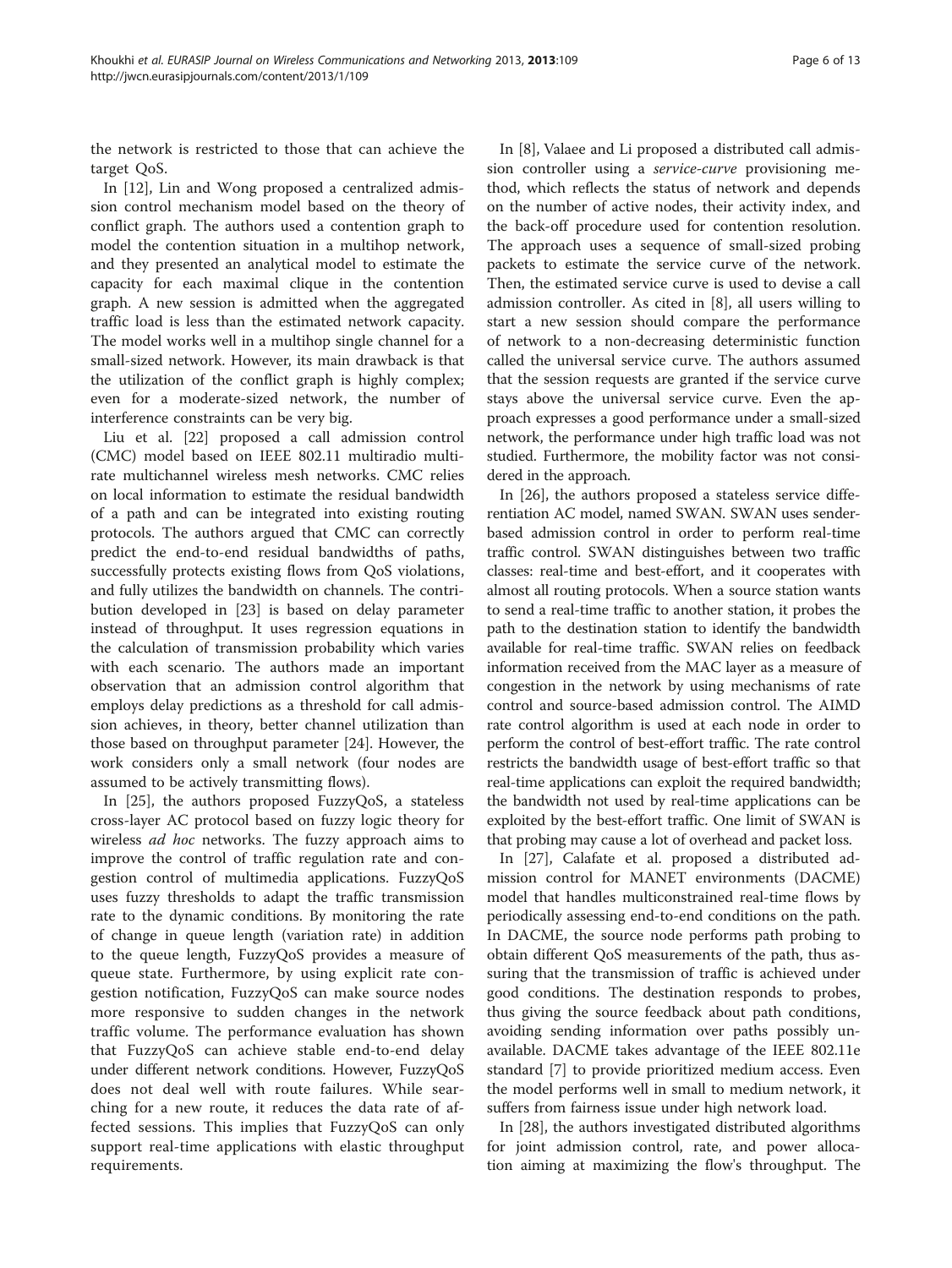admission decision is based on statistical knowledge of the channel and buffer states of communication pairs and on the exact knowledge of their own channel and buffer states. The authors also studied the benefits of a cross-layer approach compared to a conventional resource allocation ignoring the states of the queues. Even the proposed work was designed for large interference systems, the performance evaluation was not studied under a large number of active sessions. In addition to the scalability issue, the model did not consider the impact of mobility.

Routing-coupled AC schemes This sub-section summarizes some routing-coupled AC schemes which require that all intermediate nodes have routing capabilities to achieve admission decisions.

Zhang and Rubin [[29\]](#page-12-0) proposed a robust flow admission and routing (RFAR) protocol which incorporates new route robustness metric. RFAR aims to maximize the network's 'robust throughput' which depends on the idea that more credit should be given when a session is completed without interruption, i.e., without violating its QoS requirements for its entire intended duration. In RFAR, for each class of data, a threshold is set as the maximum tolerable probability that the route breaks before the requesting session ends. If, during the route discovery phase, the cumulative robustness of the partially discovered route indicates a route failure probability surpassing this threshold, then the route request is not forwarded. The main drawback of RFAR is that it relies on nodes being able to estimate their own speed, via GPS receivers or some location-determination system, and this may limit the application of RFAR.

In [\[30\]](#page-12-0), Dong et al. proposed a hierarchical routingbased admission control (HRAC) protocol. In HRAC, a logical super-device network is established via periodic HELLO message broadcasts. This structure is an approximation of the dominating set notion, such that each mobile device is at most one hop away from a superdevice. The HELLO messages also distribute device channel utilization information. Each mobile device estimates its available capacity in a simple manner by dividing the raw channel capacity by the MAC overhead parameter (estimated through simulations); it then subtracts the total channel utilization of its neighbors. The main weakness of HRAC is that it does not consider the intra-route contention when calculating a session's capacity requirement.

The authors in [[31](#page-12-0)] proposed an admission control and simple class-based QoS system (ACSCQS) which incorporates some simple extensions to QoS-ad hoc on-demand distance vector (AODV) [\[32](#page-12-0)]. As in QoS-AODV, when searching for a constrained route for a new arrival flow, the route request carries the session's

throughput requirement. Once the new session is admitted, each intermediate node monitors the rate at which it is receiving the session's data. If this is less than the session's specified minimum throughput requirement, a route error message is sent to the source, which must find a new route. ACSCQS also periodically verifies that the session's end-to-end delay requirement is being upheld. The performance evaluation has shown that ACSCQS provides some improvements over the AODV protocol. However, the method of establishing a node's available capacity was not specified, and the admission control strategy was very simplistic.

The authors in [\[33](#page-12-0)] proposed INORA (admission control employing in-band signaling and the temporally ordered routing algorithm) which is the combination of TORA [[34\]](#page-12-0) and INSIGNIA [[35\]](#page-12-0) protocols. In INORA, routing information, modeled as an acyclic-directed graph rooted at the destination node, are assumed to have already been discovered by TORA. When a flow request arrives, the data packets are automatically admitted and the INSIGNIA component attempts to set up soft-state reservations. The data packets follow a directed graph set up by TORA. If an intermediate mobile device detects that it has insufficient available resources (e.g., by comparison to the channel idle time ratio (CITR)) or its queue is full beyond a certain threshold level, it notifies the previous device on the path. This device then attempts to route the session via different downstream devices. If all of the intermediate nodes' resources are sufficient to support at least the session's minimum required throughput, reservations are set up along the path, as in INSIGNIA. The merit of INORA is that multiple paths can cooperatively support the session; nevertheless, this is only under a simplified interference model.

The authors in [[36\]](#page-12-0) proposed an ARACNE protocol which is an ant-based routing algorithm with AC and noise route selection (NE) mechanisms. The AC and NE mechanisms aim to deal with congestion problem and shortcut problem, respectively. The AC mechanism detects the congestion of a route by estimating the delay and load information during route discovery and thereby avoids utilizing those congested routes, while the NE mechanism introduces additive noise into route selection for discovering shortcut routes and thus improves route convergence. However, the work was tested only under low mobility and traffic in non-interference network.

A contention-aware admission control (CACP) model is proposed by Yang and Kravets [[5\]](#page-11-0). This work provides admission control decision for flows in a single- and multiple-channel *ad hoc* network based on knowledge of both local resources at a node and the effect of admitting the new flow on neighboring nodes. CACP introduced a c-neighbor concept (nodes in carrier-sensing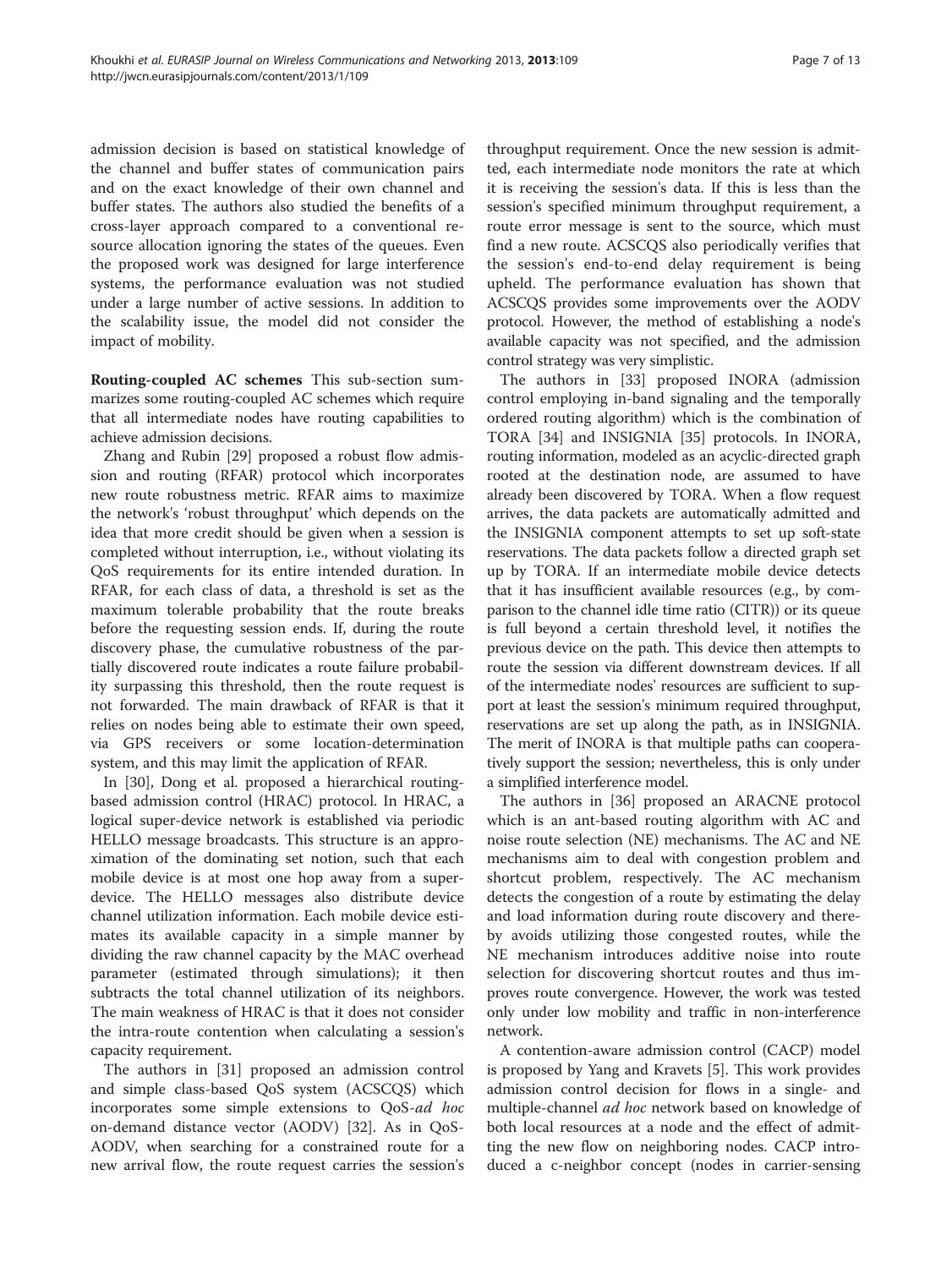range) to characterize contention in wireless networks. Information about c-neighbors is obtained through multihop querying packets or querying packets sent with increased transmission power. A node makes admission decision based on its c-neighbor available bandwidth which is the smallest local available bandwidth of all of its c-neighbors. In CACP, the on-demand querying packets are crucial to effective admission control. The loss of these packets may lead to inaccurate and unreliable admission decisions [\[37](#page-12-0)].

In [\[38](#page-12-0)], the authors proposed an AC mechanism which operates like CACP model, named perceptive admission control (PAC). PAC uses passive monitoring to estimate the available capacity at the current node and its neighbors. It addresses the admission control problem by monitoring the wireless channel using channel busy time and dynamically adapting admission control decisions to enable high network utilization while preventing congestion. This mechanism has the advantage that it can be used with any QoS-aware strategy. Furthermore, in the case of mobility causing imminent congestion, the source nodes of affected sessions attempt to pause traffic transmission for a random back-off period. However, this protocol does not consider intra-flow interferences when making admission decisions.

Hanzo and Tafazolli [\[39\]](#page-12-0) proposed a staggered admission control protocol (StAC) based on passive monitoring of the admission control protocol. StAC ensures that performance requirements of a new session are maintained in a multihop ad hoc network, where mobile devices check their local resources through CITR mechanism [\[3](#page-11-0)[,40](#page-12-0)]. StAC is partially related to DSR [\[41](#page-12-0)], using its basic routing functionality. StAC strategy can be implemented using service that starts transmitting traffic with a low rate and then gradually increasing it until it achieves the required flow rate of the session. StAC strategy re-routes the session when a path failure occurs due to congestion or mobility, and it reserves some capacity for unseen interference [\[40](#page-12-0)].

Cheng et al. [\[37\]](#page-12-0) proposed a mesh admission control and QoS routing with interference awareness (MARIA) to investigate the QoS support of real-time multimedia applications. MARIA uses the conflict graph theory to capture both inter- and intra-flow interferences. The available residual bandwidth is computed based on the maximal clique constraints in its local conflict graph to make distributed hop-by-hop admission control decision. Nodes exchange their flow information periodically and compute their available residual bandwidth based on the local maximal clique constraints. Admission decision is made based on the residual bandwidth at each node. However, the authors assumed a distance-based model with fixed channel capacity; this means that MARIA should integrate a measurement method which

accommodates varying channel capacity and captures interference more accurately.

Chauhan and Nandi [\[42\]](#page-12-0) proposed a QoS-aware stable path routing scheme, named QASR, which finds out routes that satisfy delay and bandwidth constraints based on signal stability. QASR uses signal stability along with QoS parameters as route selection criterion. The estimation of signal stability is achieved with the help of both signal strength and link stability. The bandwidth reservation is activated for the flow only when the real data flow arrives at the registered nodes. Nodes in QASR periodically share location and flow state information with their neighbors. Even QASR considers the mobility as a main parameter in the admission control policy, the scalability of the model, in terms of both traffic load and nodes mobility, was not studied. Furthermore, QASR depends on known location information to determine the distance between nodes in the network.

In [[43\]](#page-12-0), the authors proposed an interference-based fair call AC protocol (IFCAC). In IFCAC, as opposed to previously discussed protocols, the channel is not considered busy just because the sensed interference power exceeds the carrier-sensing threshold (cs-thresh). Each node allocates an equal amount of channel capacity to each of the transmitters in its cs-range. For each case of the possible relative interference source positions, IFCAC determines the capacity to allocate to each transmitter within the cs-range in the most appropriate way. However, the drawback of IFCAC is that the sessions requiring more than their fair share will not be admitted, or will have to decrease their transmission rate when new sessions arrive.

Cano et al. [[44](#page-12-0)] proposed an adaptive admission control (AAC) which is an AC model that deals with many issues regarding QoS provisioning in MANET. The AC procedure in AAC is coupled with QoS-AODV-style route discovery. AAC provides accurate low-cost signaling technique to retrieve CS nodes' available bandwidth and includes a contention count calculation algorithm which adapts to the path's roughness. AAC defines the usable bandwidth as the smallest available bandwidth on the sensing range of a node. HELLO messages used to spread the bandwidth information are transmitted to only one hop containing the sender's bandwidth information and its one hop neighbor. AAC works better in moderate traffic load and mobility environment, and gives accuracy information about the residual/required capacity estimation at nodes; however, this is only shown for a small-scale network.

Lindgren and Belding-Royer [[45\]](#page-12-0) proposed a multipath admission control for mobile *ad hoc* networks (MACMAN) which offers multiple paths/routes for the same data flow and thus improves the QoS. The source node selects the best route on some specified criteria and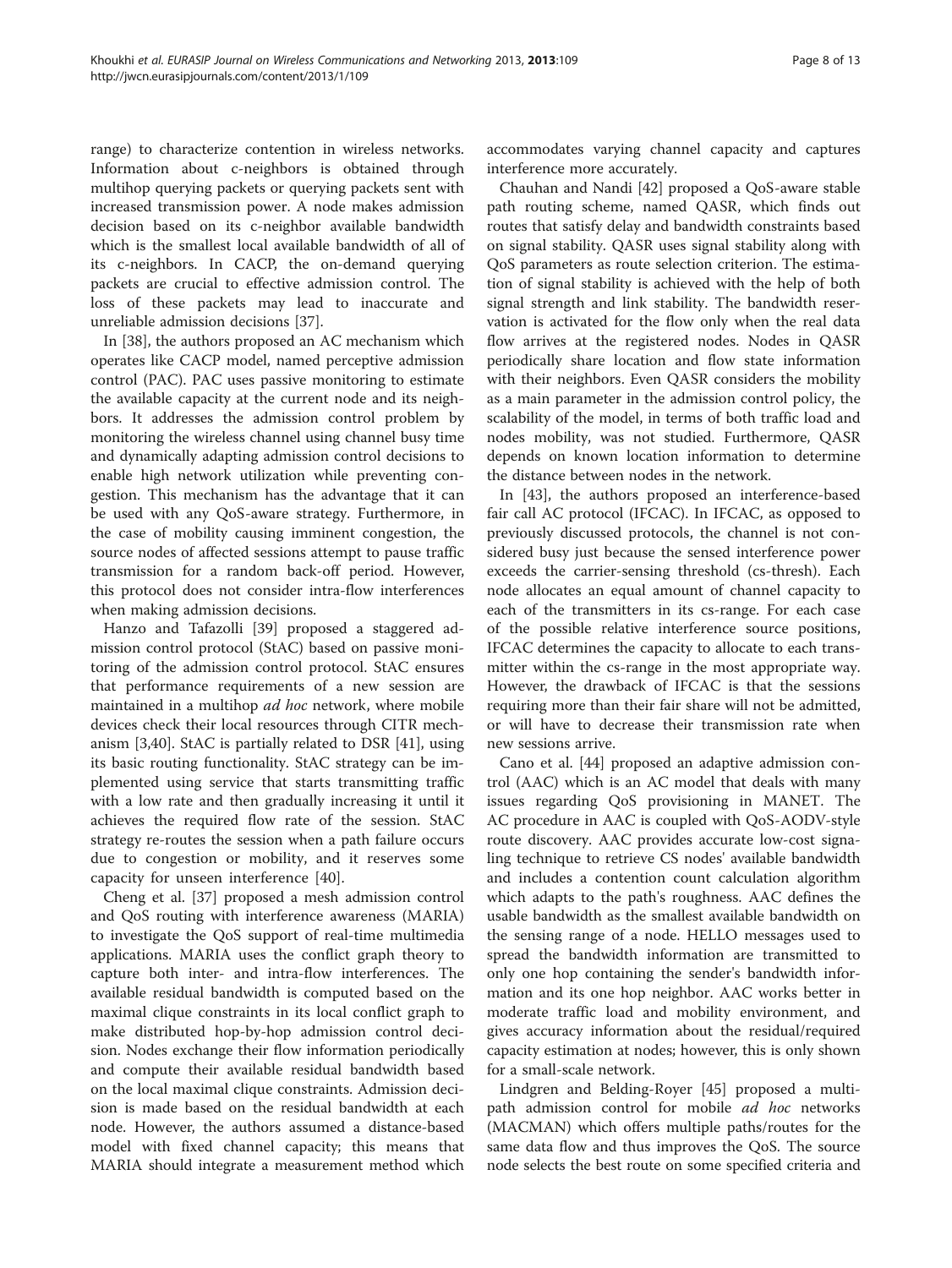<span id="page-8-0"></span>transmits the flow. The basic functionality of MACMAN is similar to CACP [\[5](#page-11-0)] and PAC [\[38\]](#page-12-0). The local residual capacity at nodes is tested in a manner similar to the PAC model, while the intra-route contention is taken into account in a way similar to CACP. One merit of PAC is that at any time, the backup paths (i.e., paths which satisfy a session's throughput requirement) are known by the traffic sources. This is ensured by the fact that each backup path is regularly tested to have adequate end-to-end capacity for the accepted session. Nevertheless, this testing process may generate an additional overhead.

# Conclusions

The admission control decision in MANETs is typically based on some predefined criteria, which depends on the network traffic state and the characteristics of incoming sessions (e.g., their required network bandwidth). The design of AC models poses several challenges as described in the '[Design challenges of AC models in MANETs](#page-1-0)' section. These challenges are potential sources of service impairment in *ad hoc* networks, and hence, they may degrade the QoS seen by users of the network. An AC model should guarantee a successful data delivery with a good quality under a given limited memory, buffer and processing capabilities of mobile devices, implemented algorithm complexity, and wireless environment constraints. The overhead-heavy AC models may have a significant impact on resource and battery life and hence may limit the usefulness of devices. A detailed analysis of the previous discussed AC schemes is discussed in what follows.

# AC contribution analysis

We have summarized the classification of the AC models described in the '[AC models in](#page-2-0) ad hoc networks' section in Tables [1](#page-9-0) and [2](#page-9-0); hereafter, we review their major features.

# Single-hop vs. multihop MANET

In practice, designing AC models for multihop networks poses more challenges than for single-hop networks because of the fact that there is no centralized control in multihop networks (i.e., MANETs). Thus, any multihop AC strategy should support the distributed nature of *ad* hoc networks. The majority of single-hop AC models existing in the literature (e.g., DAC, MMPP, [\[15,17](#page-11-0)]) are proposed to improve the IEEE 802.11e. In a single-hop 802.11e, the traffic differentiation works well in small to medium network load. However, when the traffic load becomes high, increasing contention may lead to excess retransmissions and collisions, which leads to an increase of delay and a decrease in network throughput. Our general remark is that almost single-hop AC models (e.g., [\[7,13](#page-11-0)-[15\]](#page-11-0)) require complete network topology information at the central point (QAP); it is clear that such schemes can only protect existing flows when the traffic load is not heavy; thus, the scalability is not always guaranteed. One manner to deal with this issue is by expecting the achievable throughput of incoming sessions and avoiding channel overloading, as proposed in [[17\]](#page-11-0). We think also that the scalability can be improved by applying a 'soft admission control,' which allows the possibility of adapting the rate of existing sessions according to both dynamic network conditions and acceptable threshold user requirements. By adapting the rate of existing flows, more bandwidth will be available in network; this leads to 'facilitate' the admission process of new sessions. Indeed, the priority of traffic should be the important parameter to take into consideration for both the rate adaptation of existing traffic and the admission of new flows.

# Coupled vs. decoupled AC models

As our detailed survey showed, some AC models (e.g., [[12\]](#page-11-0), CMC, IFCAC, StAC, DACME, [\[28\]](#page-12-0)) are decoupled from routing schemes; they suppose that a route for a requesting flow has already been discovered, and their main task is to evaluate the route's fitness for supporting the flow's requirements. Thus, they are totally free from the routing scheme deployed in the network.

The main advantage of these decoupled models is that they are able to operate in conjunction with any routing protocol. A number of decoupled models are stateless AC models (e.g., SWAN, FuzzyQoS), which aim to offer AC decision without requiring prior resource reservation and thus overcoming the overhead restrictions of AC state models. In such stateless models, the traffic differentiation is realized according to the class they belong to without maintaining any state information. Decoupling the admission control function from the routing protocol may save the often broadcast-natured overhead that is typically encountered in protocols testing the resources of neighboring nodes (Figure [4\)](#page-10-0). However, one of the drawbacks of this kind of models is that the paths obtained by the discovery route process may not be always useful to any sessions (due to a scarcity of route resources).

To overcome this problem, the idea of coupling AC models with a routing scheme may be interesting, such as implemented in CACP, PAC, INORA, AAC, etc. The time required to achieve the process of admission control in such models is smaller than that required in decoupled AC models because the latter should wait for a separate route discovery process to be achieved by an implemented routing protocol. Even the abundance of information in such approaches leads to accurate admission decisions (Figure [4](#page-10-0)), the performance of the coupled AC models may depend on the efficiency of the used stateful routing scheme. For instance,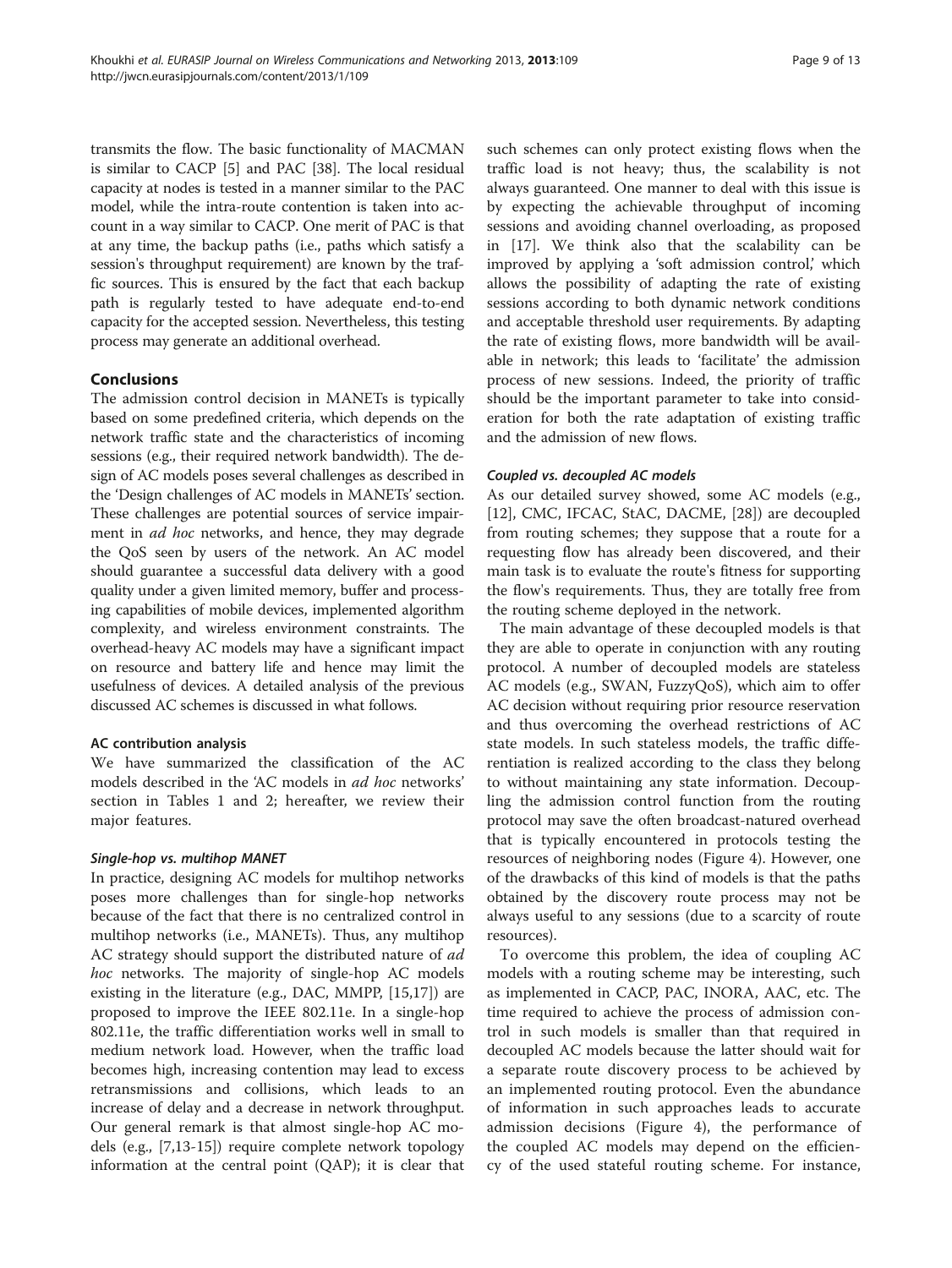<span id="page-9-0"></span>

| <b>Table 1 Comparison of AC models</b> |  |
|----------------------------------------|--|
|----------------------------------------|--|

| Protocol/algorithm       | <b>State category</b> |             | Interaction<br>routing/QoS |             |             | Wireless<br>connection |             | Model layer |             |             | Performance constraint<br>consideration |             |             |
|--------------------------|-----------------------|-------------|----------------------------|-------------|-------------|------------------------|-------------|-------------|-------------|-------------|-----------------------------------------|-------------|-------------|
|                          | <b>STAT</b>           | <b>STLS</b> | CP                         | <b>DP</b>   | HY          | SH                     | MH          | <b>Net</b>  | <b>MAC</b>  | CL          | <b>TH</b>                               | D           | JP          |
| DAC [13]                 |                       | $\mathsf X$ |                            |             | $\mathsf X$ | $\mathsf X$            |             |             | $\mathsf X$ |             | $\mathsf X$                             | $\times$    | $\times$    |
| INORA [33]               | $\mathsf X$           |             | $\mathsf X$                |             |             |                        | $\mathsf X$ |             |             | $\mathsf X$ | $\mathsf X$                             |             |             |
| IFCAC [43]               |                       | $\mathsf X$ |                            | Χ           |             |                        | $\mathsf X$ |             | $\mathsf X$ |             |                                         | $\mathsf X$ | $\mathsf X$ |
| <b>SWAN [26]</b>         |                       | $\mathsf X$ |                            | $\mathsf X$ |             |                        | $\mathsf X$ |             |             | Χ           | $\mathsf X$                             | $\chi$      |             |
| HARMONICA [16]           |                       | $\times$    |                            |             | $\mathsf X$ | $\mathsf X$            |             |             | $\mathsf X$ |             | $\mathsf X$                             | X           |             |
| ACSCQS [19]              |                       | $\times$    | $\mathsf X$                |             |             |                        | $\times$    | $\mathsf X$ |             |             | $\mathsf X$                             | $\times$    | $\mathsf X$ |
| <b>RFAR [29]</b>         | X                     |             | $\mathsf X$                |             |             |                        | $\mathsf X$ | $\mathsf X$ |             |             | $\mathsf X$                             | X           |             |
| PAC [38]                 |                       | Χ           |                            | $\mathsf X$ |             |                        | $\mathsf X$ |             | $\mathsf X$ |             | $\mathsf X$                             | X           |             |
| <b>HRAC [30]</b>         | Χ                     |             | $\mathsf X$                |             |             |                        | $\mathsf X$ | $\mathsf X$ |             |             | $\mathsf X$                             |             |             |
| [15] (Xiao et al.)       | Χ                     |             |                            |             | Χ           | $\mathsf X$            |             |             | $\mathsf X$ |             | $\mathsf X$                             | X           | $\mathsf X$ |
| StAC [39]                |                       | $\mathsf X$ |                            |             | $\mathsf X$ |                        | $\mathsf X$ |             |             | Χ           |                                         | $\mathsf X$ | $\times$    |
| MARIA [37]               | Χ                     |             |                            | $\mathsf X$ |             |                        | $\mathsf X$ |             | $\mathsf X$ |             | $\mathsf X$                             | $\mathsf X$ | $\times$    |
| CACP [5]                 | Χ                     |             | Χ                          |             |             |                        | $\mathsf X$ |             |             | $\mathsf X$ | $\mathsf X$                             |             |             |
| AAC [44]                 | $\mathsf X$           |             | Χ                          |             |             |                        | $\times$    | $\mathsf X$ |             |             | $\mathsf X$                             |             |             |
| FuzzyQoS [25]            |                       | $\mathsf X$ |                            | $\mathsf X$ |             |                        | $\mathsf X$ |             |             | $\mathsf X$ |                                         | $\mathsf X$ | X           |
| MACMAN [45]              | $\times$              |             | $\mathsf X$                |             |             |                        | $\times$    |             |             | Χ           | $\mathsf X$                             |             | $\times$    |
| MCAMP [21]               |                       | $\mathsf X$ |                            | $\mathsf X$ |             |                        | $\mathsf X$ |             |             | $\mathsf X$ | $\mathsf X$                             |             |             |
| [23] (Bai et al.)        |                       | $\mathsf X$ |                            |             | Χ           |                        | $\times$    |             |             | $\mathsf X$ |                                         | X           |             |
| ARACNE [36]              | $\mathsf X$           |             | $\mathsf X$                |             | $\mathsf X$ |                        | $\times$    | $\mathsf X$ |             |             | $\mathsf X$                             | $\mathsf X$ |             |
| [12] (Lin and Wong)      | Χ                     |             |                            | $\mathsf X$ |             | $\mathsf X$            | $\mathsf X$ |             | $\mathsf X$ |             | $\mathsf X$                             | X           |             |
| [18] (Wu and Bertsekas)  | Χ                     |             |                            | $\mathsf X$ |             | $\mathsf X$            |             |             | $\mathsf X$ |             |                                         |             | $\times$    |
| ProbeCast [20]           |                       | $\mathsf X$ |                            |             | Χ           |                        | $\mathsf X$ |             |             | $\mathsf X$ | $\mathsf X$                             |             | X           |
| [17] (Dennis and Tim)    | Χ                     |             |                            | $\mathsf X$ |             | $\mathsf X$            |             |             | $\mathsf X$ |             | $\mathsf X$                             | X           |             |
| QASR [42]                | Χ                     |             | $\mathsf X$                |             |             |                        | $\mathsf X$ | $\mathsf X$ |             |             | $\mathsf X$                             | $\mathsf X$ | $\mathsf X$ |
| [8] (Valaee and Li)      |                       | Χ           |                            | $\mathsf X$ |             |                        | $\mathsf X$ |             | $\mathsf X$ |             |                                         | $\times$    | $\times$    |
| DACME [27]               |                       | $\mathsf X$ |                            | Χ           |             |                        | $\times$    |             |             | $\mathsf X$ | $\mathsf X$                             | $\mathsf X$ | X           |
| [28] (Akbarzadeh et al.) | Χ                     |             |                            |             | Χ           |                        | $\mathsf X$ |             |             | Χ           | $\mathsf X$                             |             | X           |
| MMPP [19]                |                       | $\mathsf X$ |                            | $\mathsf X$ |             | $\mathsf X$            |             |             | $\mathsf X$ |             |                                         | $\mathsf X$ |             |

STAT, stateful; CP, coupled; SH, single-hop; Net, network layer; TH, throughput; STLS, stateless; DP, decoupled; MH, multihop; MAC, MAC layer; D, delay; HY, hybrid; CL, cross-layer; JP, jitter/packet loss, etc.

some proactive routing schemes (e.g., OSPF-MCDS [[46](#page-12-0)]) require an extensive message exchange, which may produce an additional overhead in the network and consequently may impact negatively on the admission control decision (Figure [4](#page-10-0)). In addition, some

AC source-based coupled models (e.g., MACMAN, CACP, ACSCQS) are relied on outdated information (especially in high-dynamic MANETs), which may incur a burden of local available bandwidth estimation at intermediate nodes.

#### Table 2 Features of AC approaches

|                   |                 | <b>MAC</b> technology<br>operability | Communication<br>overhead | Sensitivity<br>to mobility | Sensitivity to false<br>admission issue | <b>Scalability</b> |
|-------------------|-----------------|--------------------------------------|---------------------------|----------------------------|-----------------------------------------|--------------------|
| Routing-coupled   | MAC-dependent   | Νo                                   | High                      | High                       | Lightweight                             | Not scalable       |
|                   | MAC-independent | Yes                                  | Hiah                      | Hiah                       | Lightweight                             | Not scalable       |
| Routing-decoupled | MAC-dependent   | Nο                                   | Moderate                  | Moderate                   | High                                    | Scalable           |
|                   | MAC-independent | Yes                                  | Lightweight               | Lightweight                | Hiah                                    | Scalable           |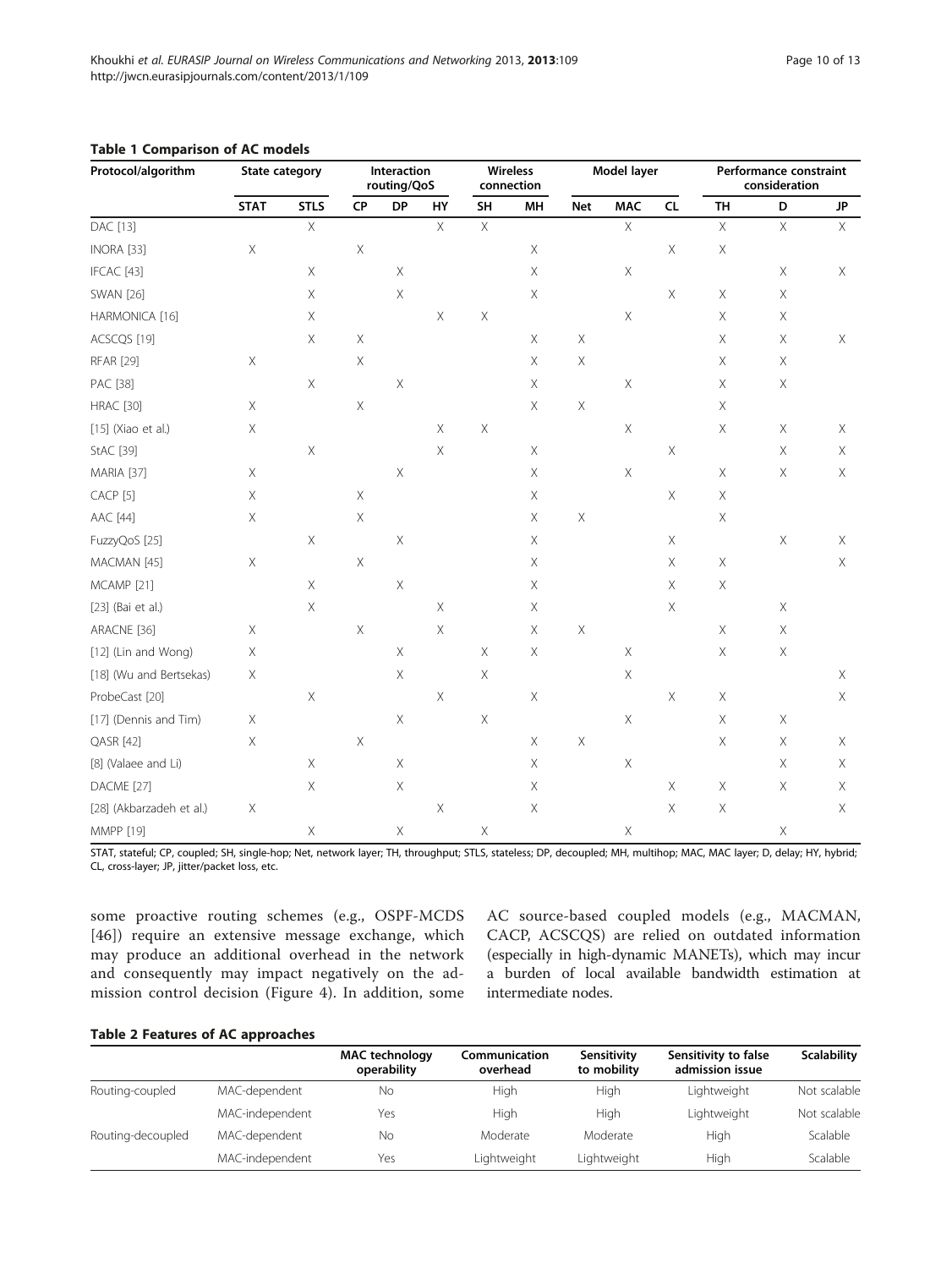<span id="page-10-0"></span>

# Implicit vs. explicit reservation AC models

To achieve the AC decision in both coupled and decoupled models, resources must be reserved, either implicitly or explicitly. In the first mode, as described previously, there are no resources associated with a particular session. When a new session is to be admitted into the network, an end-to-end probing is used to determine whether the flow requirement (e.g., bandwidth) is acceptable. Thus, the network is viewed as a black box, and the number of sessions into the network is restricted to those that can achieve the network QoS availability. The implicit mode is applied in some stateless AC models (e.g., FuzzyQoS, MCAMP, DACME, SWAN, PAC). The advantage of such mode is that it offers the scalability since no session state information is maintained at intermediate nodes (Table [2\)](#page-9-0). On the other side, almost coupled AC models use the explicit reservation mode, where each node associates resources to a particular flow. These models have been carried out under the concept of per-flow granularity, so the amount of state information increases proportionally with the number of flows. This may result in a processing and storage overhead on nodes.

# MAC-coupled vs. MAC-decoupled AC models

An AC model is MAC-coupled if it uses information directly given by the MAC layer for estimating the residual channel capacity. Some previous described works (e.g., DACME) assumed an EDCA MAC scheme, but they can also operate with a non-QoS-aware MAC like the basic 802.11 distributed coordination function (DCF). In MANETs, as observed in [[9\]](#page-11-0), contention-free MAC schemes such as code division multiple access or time division multiple access are complex to implement due to the dynamically changing network topology and the lack of centralized control.

Note that almost all earlier routing-coupled and routing-decoupled AC models are based on DCF, for example, IFCAC, PAC, HRAC, StAC, CACP, ACSCQS, MACMAN, AAC, etc. On the other hand, the AC models which are decoupled from the MAC layer (e.g., RFAR, SWAN, FuzzyQoS, [\[12,](#page-11-0)[28](#page-12-0)]) can utilize only information of the network layer; this leads to a simpler interaction with different MAC technologies without need to a complex cross-layer design, but at the expense of false admission issue (Table [2](#page-9-0)).

# Interference-aware concern

Because the interference among concurrent transmissions may complicate the QoS support in wireless networks, some models, such as MARIA and CACP, have given a special attention to this issue. When a mobile node admits a session, the interferences from existing session's flows in its transmission range should be considered because the acceptance of a new arrival flow can affect the existing flows. While some models, like INORA, allow multiple routes to cooperatively support the session but only under a simplified interference cases, other models (e.g., MARIA, CACP) have implemented a routing scheme that explicitly incorporates an interference model based on local maximal clique constraints in the route discovery process. Some models (e.g., [\[12](#page-11-0)[,47\]](#page-12-0)) dealing with the interference issue use the conflict graph which is highly complex; even for a small network, the number of interference constraints can be very big. Note also that some earlier works (e.g., HRAC, DACME, INSIGNIA, INORA) ignored the impact of intra-route contention on a flow's capacity requirement prior to admission decision. These AC works mistreated any effect that accepting the flow would have on mobile nodes which are not on the flow's route.

# Mobility-aware concern

The mobile devices in an *ad hoc* network may move randomly; a transmitting node may move into the sensing range of another transmitter, thus increasing its interference. Some works (e.g., CACP) do not propose any strategy to handle mobility and loss of QoS guarantees. The survey has revealed that there are only a few models, like QASR, StAC, DACME, MACMAN, RFAR, that make a serious attention to consider mobility as the main factor in the design of AC models. In order to deal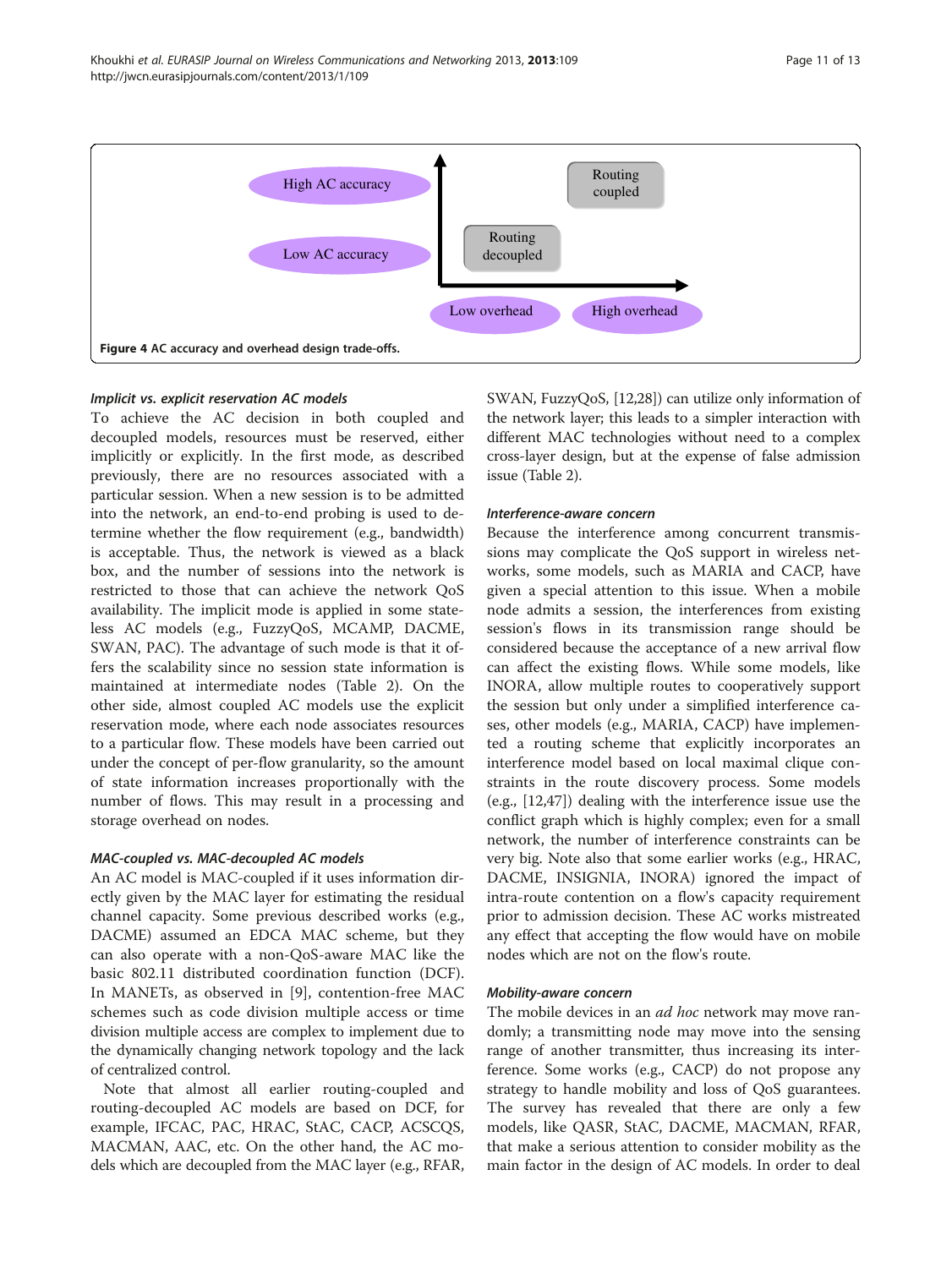<span id="page-11-0"></span>with the QoS violation caused by the mobility impact, some other works (e.g., [[30,31,33,43\]](#page-12-0)) rely on the deployed routing mechanism to re-route affected flows and modify the AC decision each time a flow is rerouted. While most stateful AC models at least consider this possibility, almost stateless AC models (e.g., SWAN, ProbeCast, FuzzyQoS) may suffer from the false admission issue (Table [2](#page-9-0)) due partially to the effect of mobility, and this is caused by the fact that each source node may receive a notification message (from mobile intermediate or destination nodes) indicating that resources are available in the network, when in fact they might not.

#### Summary and future research directions

In this survey, we presented a review of the literature on the admission control concept in single- and multihop networks. Several design issues concerning the development of an AC model for ad hoc networks have been discussed. Then, a detailed investigation of current research on AC models for ad hoc networks has been achieved.

In line with the ultimate aims of current AC research, the goals of future work on admission control strategies in MANET are twofold: firstly, to make the design of AC models more 'intelligent' by combining several AC schemes. Thus, two or more AC schemes can be used for different applications (interference-sensitive, delaysensitive, etc.) or different network sizes. For instance, ProbeCast can be used efficiently for a small to medium network size, but when the network becomes large (as a large number of mobile nodes joint the network), SWAN may be activated to ensure the traffic admission decision. Indeed, an efficient use of resources in such concept should be carefully considered. Secondly, it is to make the initial resource reservation process (used, for instance, in coupled AC models) more flexible and 'lighter,' leading to reduced amount of information stored at intermediate nodes. For that aim, we believe that intelligent hybrid AC models that combine the advantages of both stateful and stateless AC models and adapt the traffic rate to the state of the network resources would be of practical significance. The ideal plan for future AC strategies would be able to predict the changes in MANET's topology and the availability of resources before they happen and then to run the admission decision according to the estimated resources (e.g., buffer level, power level, etc.) in the network. We believe that the performance investigation of AC models supporting high MANET mobility in other dynamic networks (e.g., vehicular networks) would be very useful.

The advantage and the cost of a particular AC strategy must be seen in close conjunction with antenna-based technologies. The use of multiple antennas or directional antenna-based systems would be very interesting to alleviate the capacity limits. However, such technologies have also some drawbacks, like difficulty in preserving the exact transmission direction in the face of mobility and higher directional interference, in the case of directional antenna systems. We believe that the design of AC strategies, for low-mobility applications, using directional antenna systems would be an attractive solution for future QoS wireless communication.

#### Competing interests

The authors declare that they have no competing interests.

#### Acknowledgements

This research was supported in part by the University of Technology of Troyes (UTT-France) under grant ER-210 2010-2013.

#### Author details

<sup>1</sup> Autonomic Networking Environment, CNRS UMR-STMR 6279, University of Technology of Troyes, Troyes 10000, France. <sup>2</sup>Computer Sciences Department, University of Marne la Vallée, Paris 77420, France.

#### Received: 1 April 2012 Accepted: 25 March 2013 Published: 23 April 2013

#### References

- 1. S Chakrabarti, A Mishra, QoS issues in ad hoc wireless networks. IEEE Commun. Mag. 39(2), 142–148 (2001)
- 2. P Gupta, PR Kumar, The capacity of wireless networks. IEEE Trans. Inf. Theory 46(2), 388–404 (2000)
- 3. IEEE Computer Society, IEEE Standard 802.11-2007: Wireless LAN Medium Access Control (MAC) and Physical Layer (PHY) Specifications (IEEE, Piscataway, 2007)
- 4. H Lajos, T Rahim, Admission control schemes for 802.11-based multi-hop mobile ad hoc networks: a survey. IEEE Communications Surveys & Tutorials 11(4), 78–108 (2009)
- 5. Y Yang, R Kravets, Contention-aware admission control for ad hoc networks. IEEE Trans. Mob. Comput. 4, 363–377 (2005)
- 6. X Xiang, X Wang, Y Yang, Stateless multicasting in mobile ad hoc networks. IEEE Trans. Comput. 59(8), 1076–1090 (2010)
- 7. B Zhang, HT Mouftah, QoS Routing for wireless ad hoc networks: problems, algorithms, and protocols. IEEE Commun. Mag. 43(10), 110–115 (2005)
- 8. S Valaee, B Li, Distributed call admission control for ad hoc networks, in Proceedings of the IEEE Vehicular Technology Conference (VTC) (Vancouver, 24–28 Sep 2002)
- 9. L Hanzo, R Tafazolli, A survey of QoS routing solutions for mobile ad hoc networks. IEEE Communications Surveys & Tutorials 9(2), 50–70 (2007)
- 10. S Saunders, Antennas and Propagation for Wireless Communication Systems: Concept and Design (Wiley, New York, 1999)
- 11. IEEE 802.11 WG, IEEE Std 802.11e-2005 (Amendment to IEEE Std 802.11, 1999 Edition (Reaff 2003) (IEEE, Piscataway, 2005)
- 12. Y Lin, VWS Wong, An admission control algorithm for multi-hop 802.11e based WLANs. Computer. Communication 31(14), 3510–3520 (2008)
- 13. Y Xiao, H Li, Voice and video transmissions with global data parameter control for the IEEE 802.11e enhance distributed channel access. IEEE Transactions on Parallel and Distributed Systems 15(11), 1041–1053 (2004)
- 14. D Gao, J Cai, K Ngan, Admission control in IEEE 802.11e wireless LANs. IEEE Networks 19(4), 6–13 (2005)
- 15. Y Xiao, H Li, S Choi, Protection and guarantee for voice and video traffic in IEEE 802.11e wireless LANs, in Proceedings of IEEE INFOCOM, vol. 3 (Hong Kong, 7–11 March 2004), pp. 2152–2162
- 16. L Zhang, S Zeadally, HARMONICA: enhanced QoS support with admission control for IEEE 802.11 contention-based access, in Proceedings of the IEEE Real-Time and Embedded Technology (Toronto, 25–28 May 2004), pp. 64–71
- 17. P Dennis, M Tim, Call admission control for IEEE 802.11 contention access mechanism, in Proceedings of the IEEE GlobeCom (San Francisco, 1–5 Dec 2003)
- 18. CC Wu, DP Bertsekas, Admission control for wireless networks. IEEE Trans. Veh. Technol. 50, 504–514 (2001)